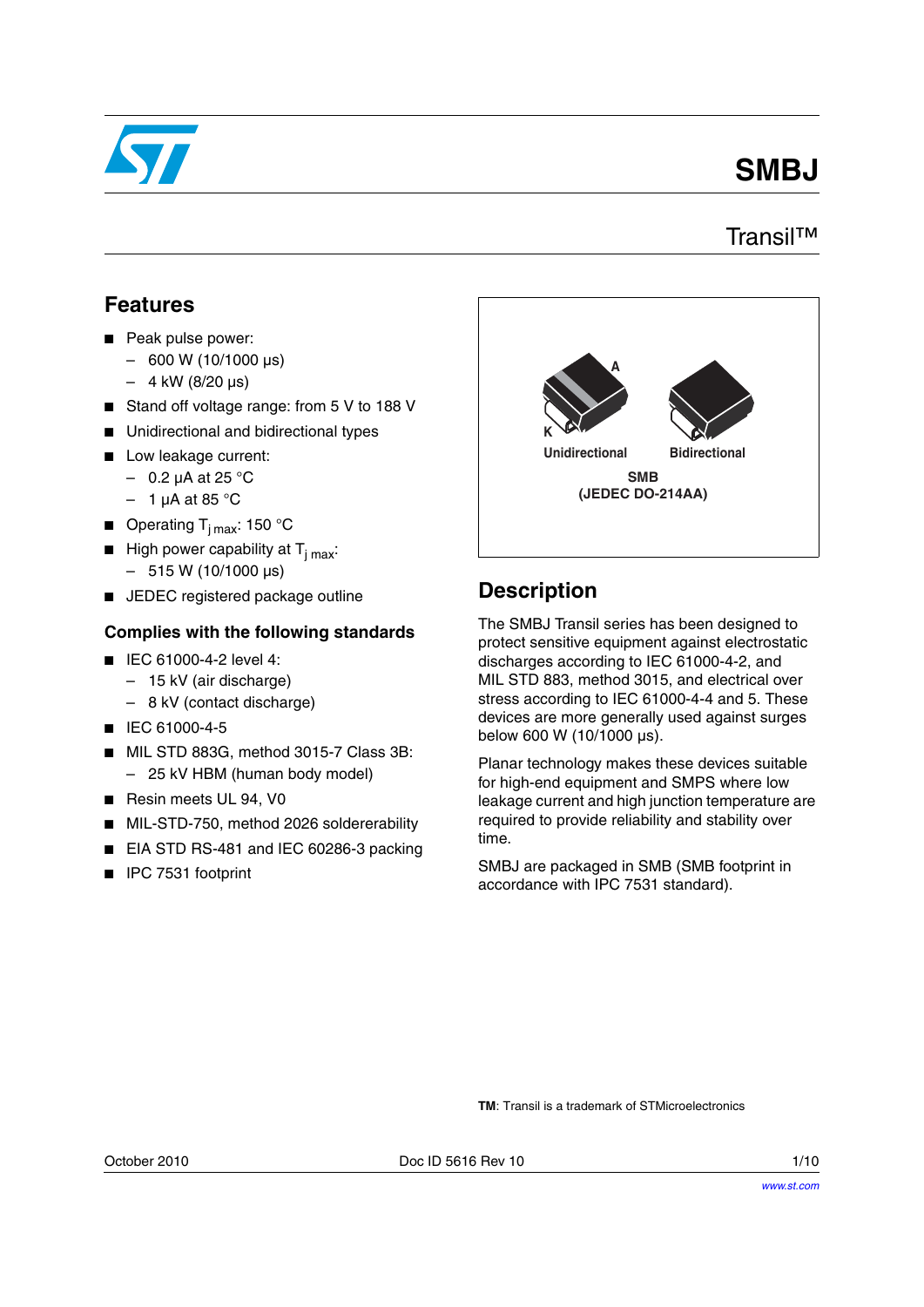# **1 Characteristics**

### **Table 1. Absolute maximum ratings (Tamb = 25 °C)**

| Symbol                      | <b>Parameter</b>                                              | Value           | Unit |
|-----------------------------|---------------------------------------------------------------|-----------------|------|
| $P_{PP}$                    | Peak pulse power dissipation (1)<br>$T_i$ initial = $T_{amb}$ | 600             | w    |
| $\mathsf{r}_{\mathsf{stg}}$ | Storage temperature range                                     | $-65$ to $+150$ | °C   |
| т.                          | Operating junction temperature range                          | $-55$ to $+150$ | °C   |
|                             | Maximum lead temperature for soldering during 10 s.           | 260             | °C   |

1. For a surge greater than the maximum values, the diode will fail in short-circuit.

#### **Table 2. Thermal resistances**

| Symbol        | <b>Parameter</b>                              | <b>Value</b> | Unit          |
|---------------|-----------------------------------------------|--------------|---------------|
| $R_{th(i-l)}$ | Junction to leads                             | 20           | $\degree$ C/W |
| $R_{th(j-a)}$ | Junction to ambient on recommended pad layout | 100          | $\degree$ C/W |

#### **Figure 1. Electrical characteristics - definitions**



#### **Figure 2. Pulse definition for electrical characteristics**



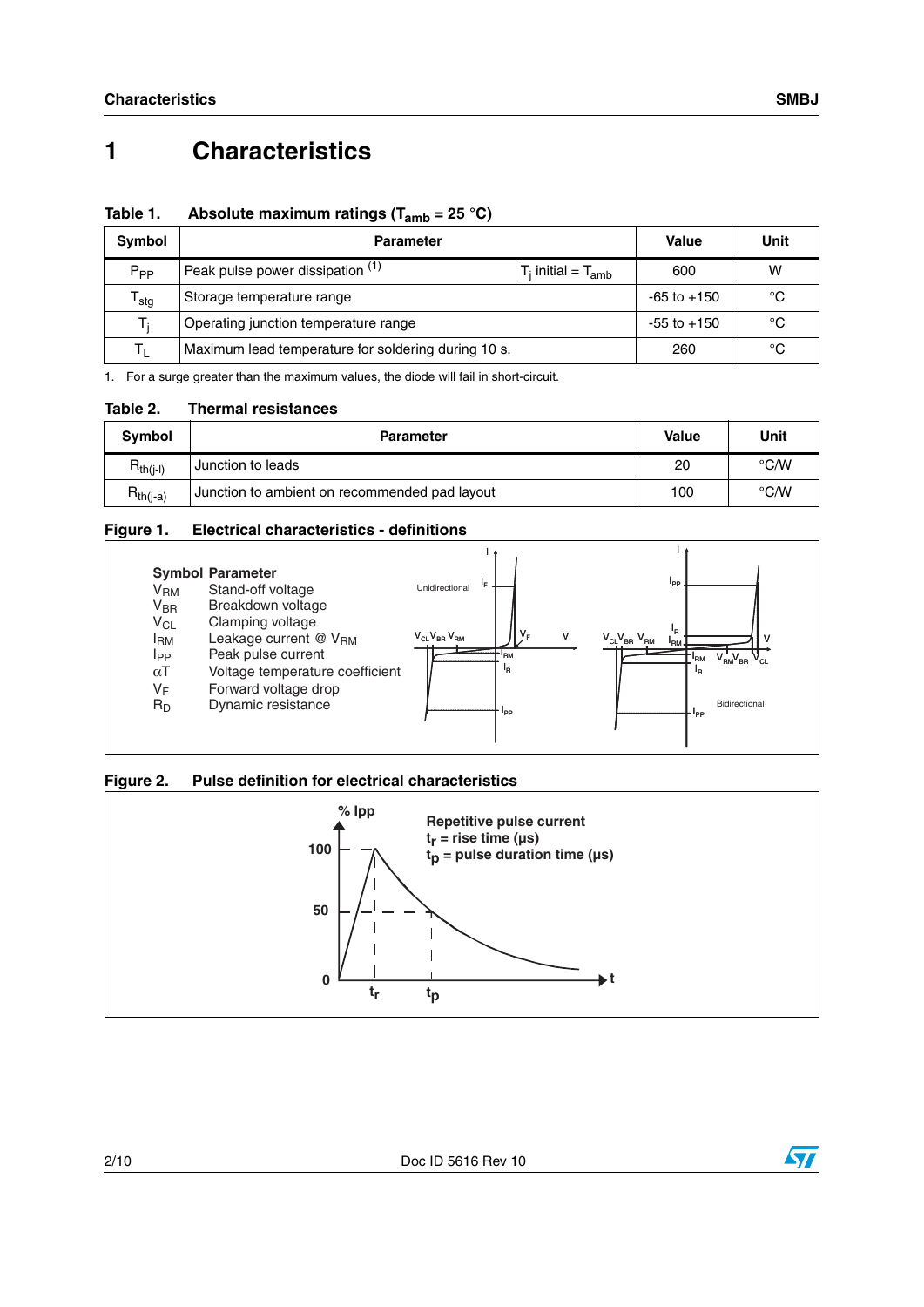| <b>LANIC 0.</b> | $\blacksquare$ lectrical characteristics - parameter values (Tamb | $I_{RM}$ max@ $V_{RM}$ |     |      | $V_{BR}$ @I <sub>R</sub> $^{(1)}$ |              |             | $V_{CL}$ @ $I_{PP}$<br>10/1000 µs | – 20 U<br>$R_D^{(2)}$<br>10/1000 µs |             | $V_{CL}$ @ $I_{PP}$<br>$8/20$ µs | $R_D^{(2)}$<br>$8/20$ µs | $\alpha T^{(3)}$  |
|-----------------|-------------------------------------------------------------------|------------------------|-----|------|-----------------------------------|--------------|-------------|-----------------------------------|-------------------------------------|-------------|----------------------------------|--------------------------|-------------------|
| Order code      |                                                                   | 25 °C 85 °C            |     | min  | typ                               |              | max         |                                   |                                     | max         |                                  |                          | max               |
|                 |                                                                   | μA                     | V   | V    |                                   | mA           | $\mathbf v$ | A <sup>(4)</sup>                  | $\Omega$                            | $\mathbf v$ | A <sup>(4)</sup>                 | $\Omega$                 | 10-4/ $\degree$ C |
| SMBJ5.0A/CA     | 20                                                                | 50                     | 5.0 | 6.4  | 6.74                              | 10           | 9.2         | 68                                | 0.031                               | 13.4        | 298                              | 0.021                    | 5.7               |
| SMBJ6.0A/CA     | 20                                                                | 50                     | 6.0 | 6.7  | 7.05                              | 10           | 10.3        | 61                                | 0.048                               | 13.7        | 290                              | 0.022                    | 5.9               |
| SMBJ6.5A/CA     | 20                                                                | 50                     | 6.5 | 7.2  | 7.58                              | 10           | 11.2        | 56                                | 0.058                               | 14.5        | 276                              | 0.024                    | 6.1               |
| SMBJ8.5A/CA     | 20                                                                | 50                     | 8.5 | 9.4  | 9.9                               | 1            | 14.4        | 41.7                              | 0.096                               | 19.5        | 205                              | 0.044                    | 7.3               |
| SMBJ10A/CA      | 0.2                                                               | $\mathbf{1}$           | 10  | 11.1 | 11.7                              | $\mathbf{1}$ | 17          | 37                                | 0.127                               | 21.7        | 184                              | 0.051                    | 7.8               |
| SMBJ12A/CA      | 0.2                                                               | $\mathbf{1}$           | 12  | 13.3 | 14                                | 1            | 19.9        | 31                                | 0.168                               | 25.3        | 157                              | 0.068                    | 8.3               |
| SMBJ13A/CA      | 0.2                                                               | 1                      | 13  | 14.4 | 15.2                              | 1            | 21.5        | 29                                | 0.191                               | 27.2        | 147                              | 0.076                    | 8.4               |
| SMBJ15A/CA      | 0.2                                                               | $\mathbf{1}$           | 15  | 16.7 | 17.6                              | 1            | 24.4        | 25.1                              | 0.236                               | 32.5        | 123                              | 0.114                    | 8.8               |
| SMBJ16A/CA      | 0.2                                                               | $\mathbf{1}$           | 16  | 17.8 | 18.7                              | $\mathbf{1}$ | 26          | 23.1                              | 0.276                               | 34.4        | 116                              | 0.127                    | 8.8               |
| SMBJ18A/CA      | 0.2                                                               | $\mathbf{1}$           | 18  | 20.0 | 21.1                              | 1            | 29.2        | 21.5                              | 0.328                               | 39.3        | 102                              | 0.168                    | 9.2               |
| SMBJ20A/CA      | 0.2                                                               | $\mathbf{1}$           | 20  | 22.2 | 23.4                              | 1            | 32.4        | 19.4                              | 0.404                               | 42.8        | 93                               | 0.196                    | 9.4               |
| SMBJ22A/CA      | 0.2                                                               | 1                      | 22  | 24.4 | 25.7                              | 1            | 35.5        | 17.7                              | 0.481                               | 48.3        | 83                               | 0.257                    | 9.6               |
| SMBJ24A/CA      | 0.2                                                               | $\mathbf{1}$           | 24  | 26.7 | 28.1                              | 1            | 38.9        | 16                                | 0.587                               | 50          | 80                               | 0.256                    | 9.6               |
| SMBJ26A/CA      | 0.2                                                               | $\mathbf{1}$           | 26  | 28.9 | 30.4                              | 1            | 42.1        | 14.9                              | 0.683                               | 53.5        | 75                               | 0.288                    | 9.7               |
| SMBJ28A/CA      | 0.2                                                               | $\mathbf{1}$           | 28  | 31.1 | 32.7                              | 1            | 45.4        | 13.8                              | 0.802                               | 59          | 68                               | 0.363                    | 9.8               |
| SMBJ30A/CA      | 0.2                                                               | $\mathbf{1}$           | 30  | 33.3 | 35.1                              | 1            | 48.4        | 13                                | 0.888                               | 64.3        | 62                               | 0.443                    | 9.9               |
| SMBJ33A/CA      | 0.2                                                               | $\mathbf{1}$           | 33  | 36.7 | 38.6                              | 1            | 53.3        | 11.8                              | 1.08                                | 69.7        | 57                               | 0.512                    | 10.0              |
| SMBJ36A/CA      | 0.2                                                               | 1                      | 36  | 40.0 | 42.1                              | 1            | 58.1        | 10.3                              | 1.35                                | 76          | 52                               | 0.611                    | 10.0              |
| SMBJ40A/CA      | 0.2                                                               | $\mathbf{1}$           | 40  | 44.4 | 46.7                              | 1            | 64.5        | 9.7                               | 1.59                                | 84          | 48                               | 0.728                    | 10.1              |
| SMBJ48A/CA      | 0.2                                                               | $\mathbf{1}$           | 48  | 53.3 | 56.1                              | 1            | 77.4        | 8.1                               | 2.28                                | 100         | 40                               | 1.03                     | 10.3              |
| SMBJ58A/CA      | 0.2                                                               | $\mathbf{1}$           | 58  | 64.4 | 67.8                              | 1            | 93.6        | 6.7                               | 3.34                                | 121         | 33                               | 1.51                     | 10.4              |
| SMBJ70A/CA      | 0.2                                                               | $\mathbf{1}$           | 70  | 77.8 | 81.9                              | 1            | 113         | 5.5                               | 4.91                                | 146         | 27                               | 2.22                     | 10.5              |
| SMBJ85A/CA      | 0.2                                                               | $\mathbf{1}$           | 85  | 94   | 99                                | 1            | 137         | 4.6                               | 7.18                                | 178         | 22.5                             | 3.29                     | 10.6              |
| SMBJ100A/CA     | 0.2                                                               | 1                      | 100 | 111  | 117                               | 1            | 162         | 3.8                               | 10.3                                | 212         | 19                               | 4.69                     | 10.7              |
| SMBJ130A/CA     | 0.2                                                               | $\mathbf{1}$           | 130 | 144  | 152                               | 1            | 209         | 3                                 | 16.5                                | 265         | 15                               | 7.03                     | 10.8              |
| SMBJ154A/CA     | 0.2                                                               | $\mathbf{1}$           | 154 | 171  | 180                               | $\mathbf{1}$ | 246         | 2.4                               | 23.8                                | 317         | 12.6                             | 10.2                     | 10.8              |
| SMBJ170A/CA     | 0.2                                                               | $\mathbf{1}$           | 170 | 189  | 199                               | 1            | 275         | 2.2                               | 30.0                                | 353         | 11.3                             | 12.7                     | 10.8              |
| SMBJ188A/CA     | 0.2                                                               | 1                      | 188 | 209  | 220                               | 1            | 328         | $\overline{c}$                    | 48.5                                | 388         | 10.3                             | 15.2                     | 10.8              |

<span id="page-2-0"></span>**Table 3. Electrical characteristics - parameter values (Tamb = 25 °C)**

1. Pulse test :  $t_p < 50$  ms

2. To calculate maximum clamping voltage at other surge level,use the following formula: V<sub>CLmax</sub> = V<sub>CL</sub> - R<sub>D</sub> x (I<sub>PP</sub> - I<sub>PPappli</sub>)<br>where I<sub>PPappli</sub> is the surge current in the application

3. To calculate V<sub>BR</sub> or V<sub>CL</sub> versus junction temperature, use the following formulas:<br>
V<sub>BR</sub> @ T<sub>J</sub> = V<sub>BR</sub> @ 25°C x (1 + αT x (T<sub>J</sub> – 25))<br>
V<sub>CL</sub> @ T<sub>J</sub> = V<sub>CL</sub> @ 25°C x (1 + αT x (T<sub>J</sub> – 25))

4. Surge capability given for both directions for unidirectional and bidirectional types.

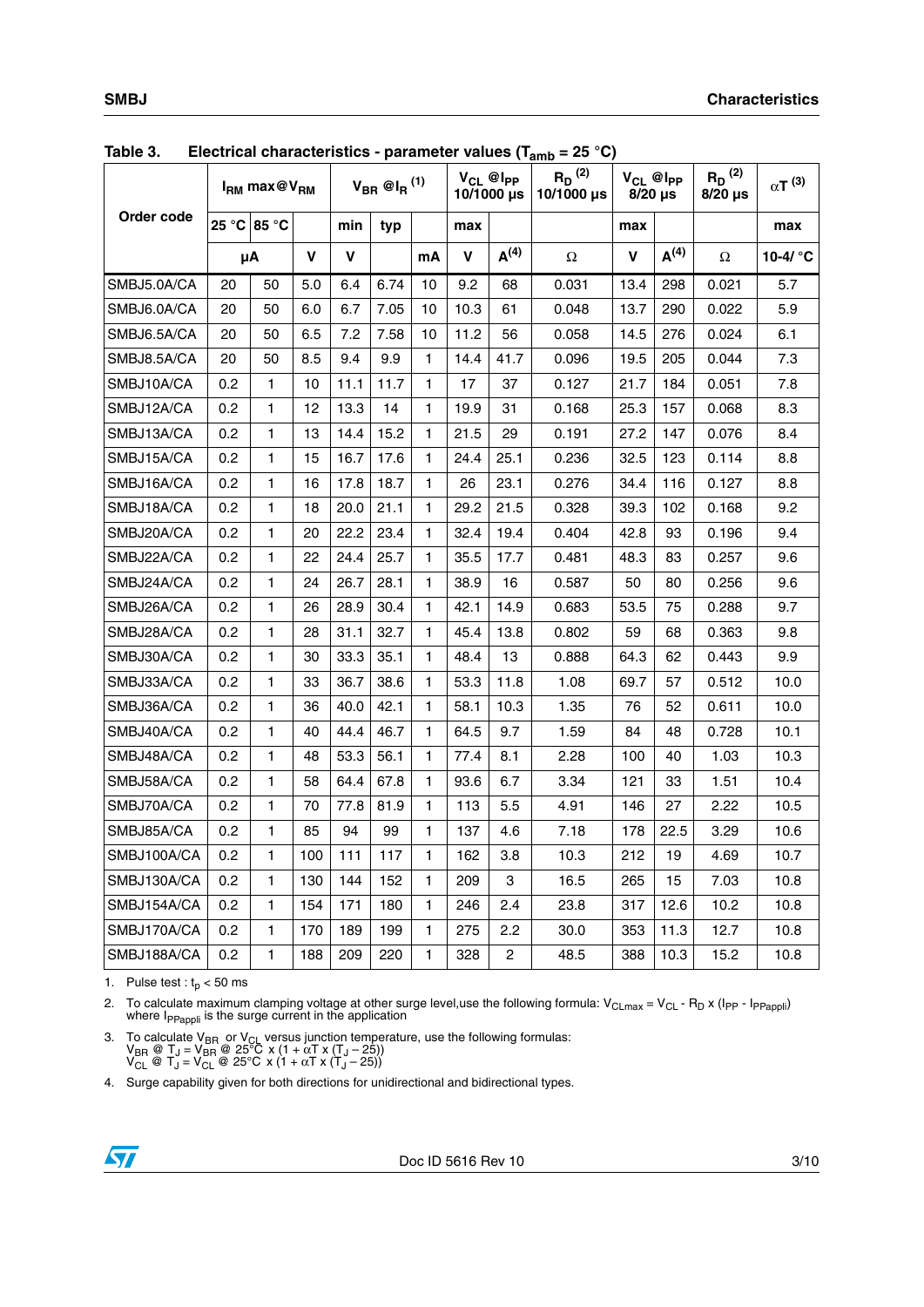#### **Figure 4. Peak pulse power versus exponential pulse duration (Tj initial = 25 °C)**



**Figure 5. Clamping voltage versus peak pulse current (exponential waveform, maximum values)**



 $\sqrt{2}$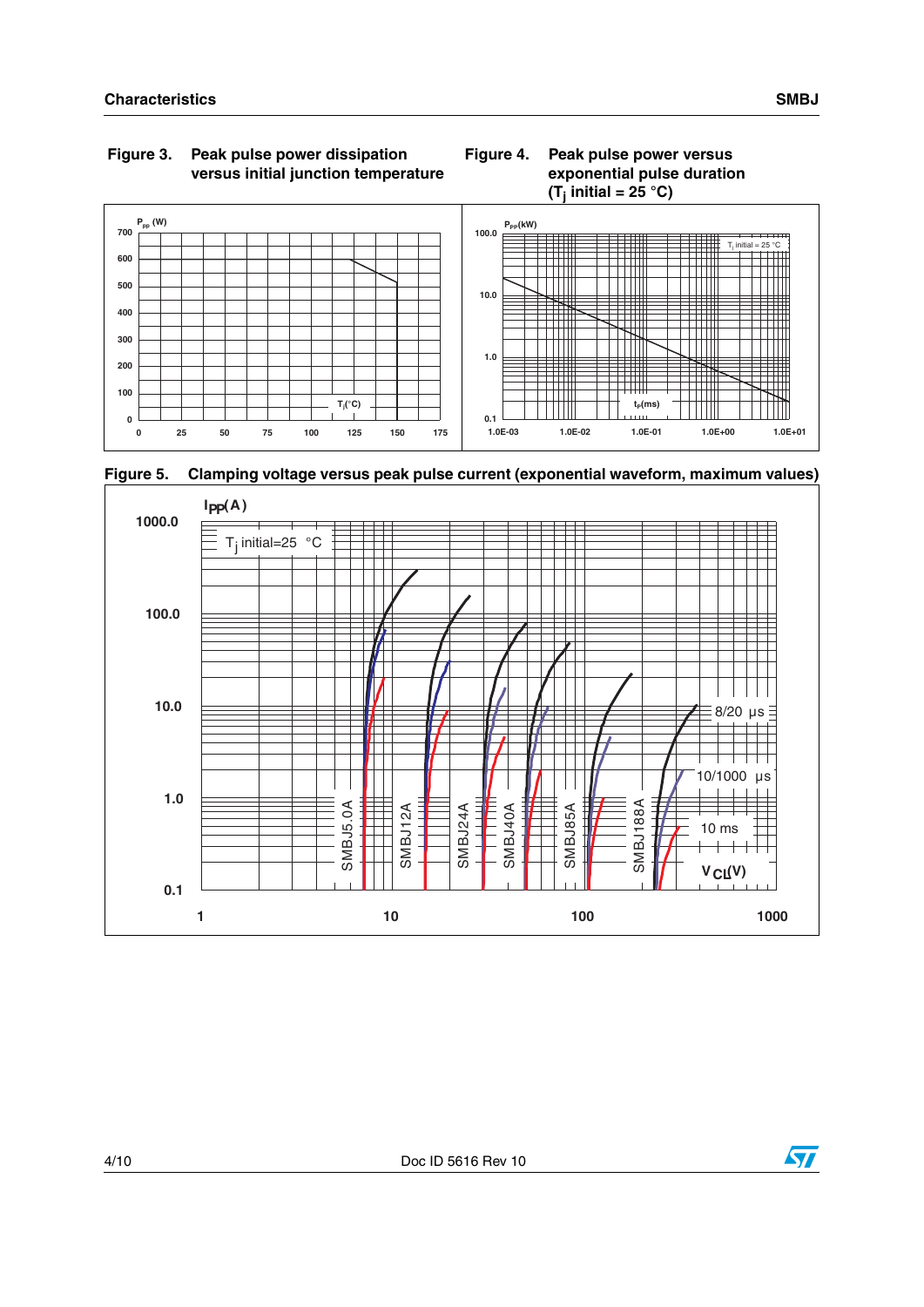#### **Figure 6. Junction capacitance versus reverse applied voltage for unidirectional types (typical values)**











<span id="page-4-0"></span>



**Figure 11. Leakage current versus junction temperature (typical values)**

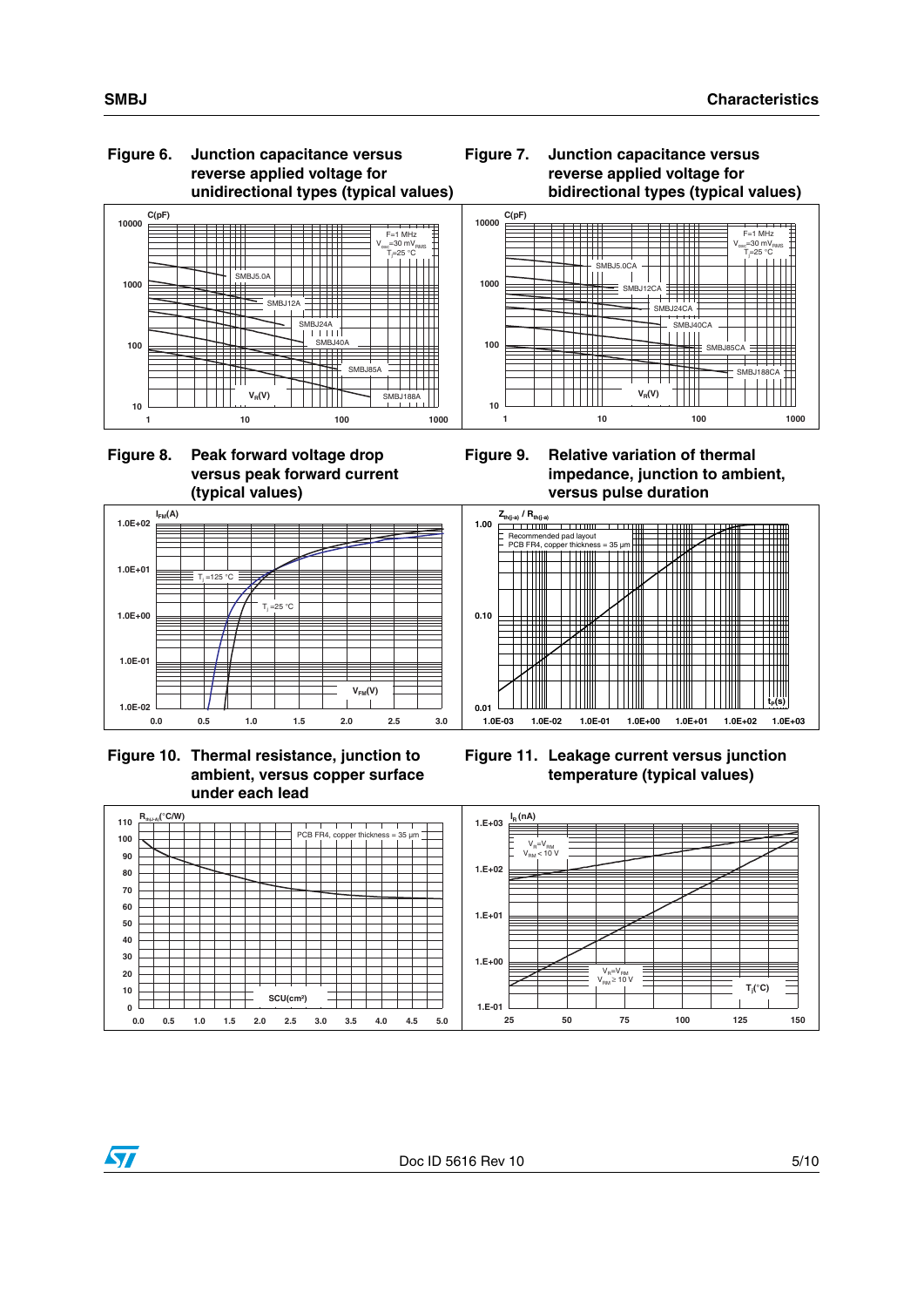# **2 Ordering information scheme**





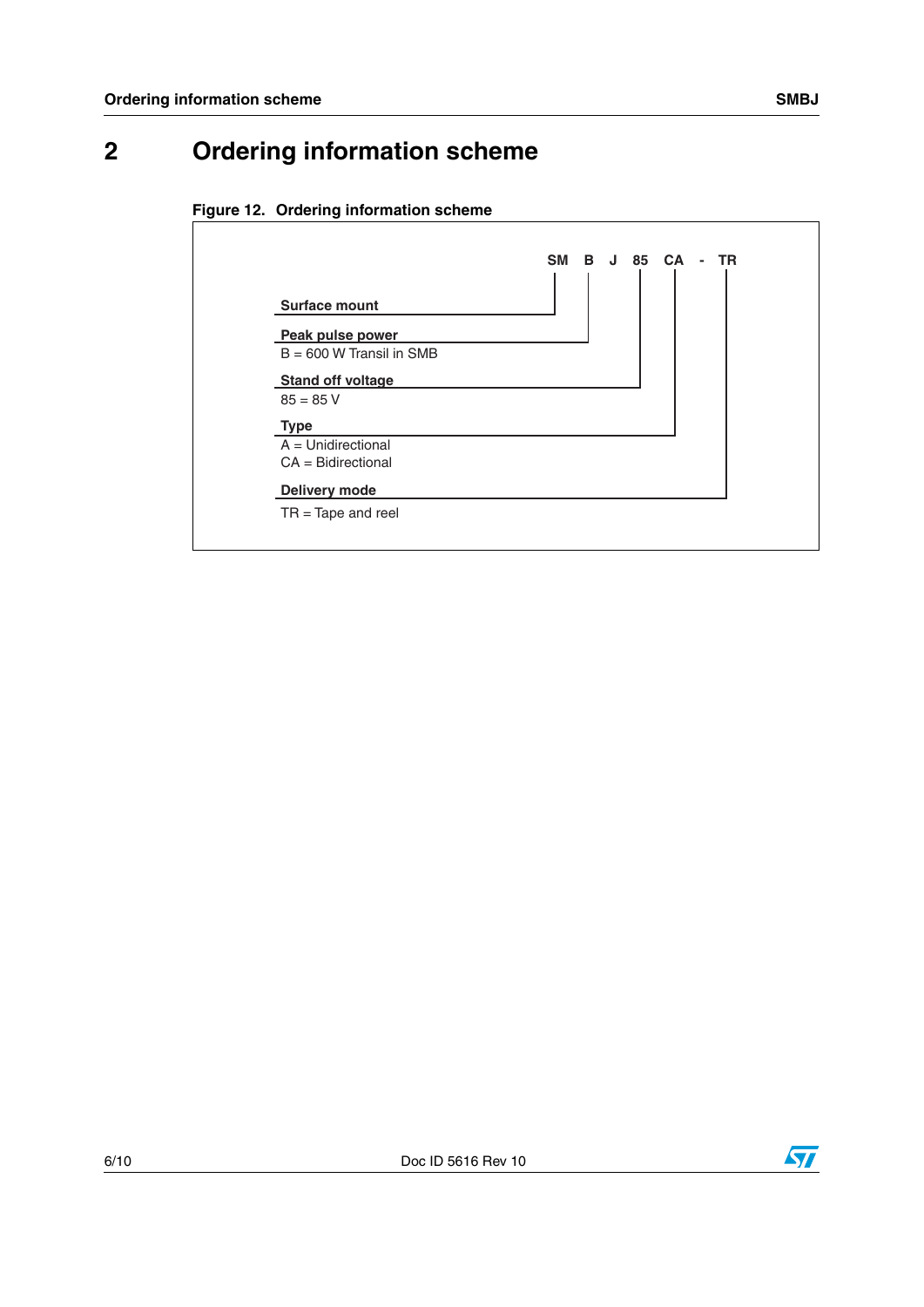## **3 Package information**

- Case: JEDEC DO-214AA molded plastic over planar junction
- Terminals: solder plated solderable per MIL-STD-750, Method 2026
- Polarity: for unidirectional types the band indicates cathode
- Flammability: epoxy is rated UL94V-0
- RoHS package

In order to meet environmental requirements, ST offers these devices in different grades of ECOPACK® packages, depending on their level of environmental compliance. ECOPACK® specifications, grade definitions and product status are available at: [www.st.com](http://www.st.com). ECOPACK® is an ST trademark.

Table 4. **SMB dimensions** 



<span id="page-6-0"></span>**Figure 13. Footprint dimensions in mm (inches)**

**Figure 14. Marking layout(1)**



1. Marking layout can vary according to assembly location.

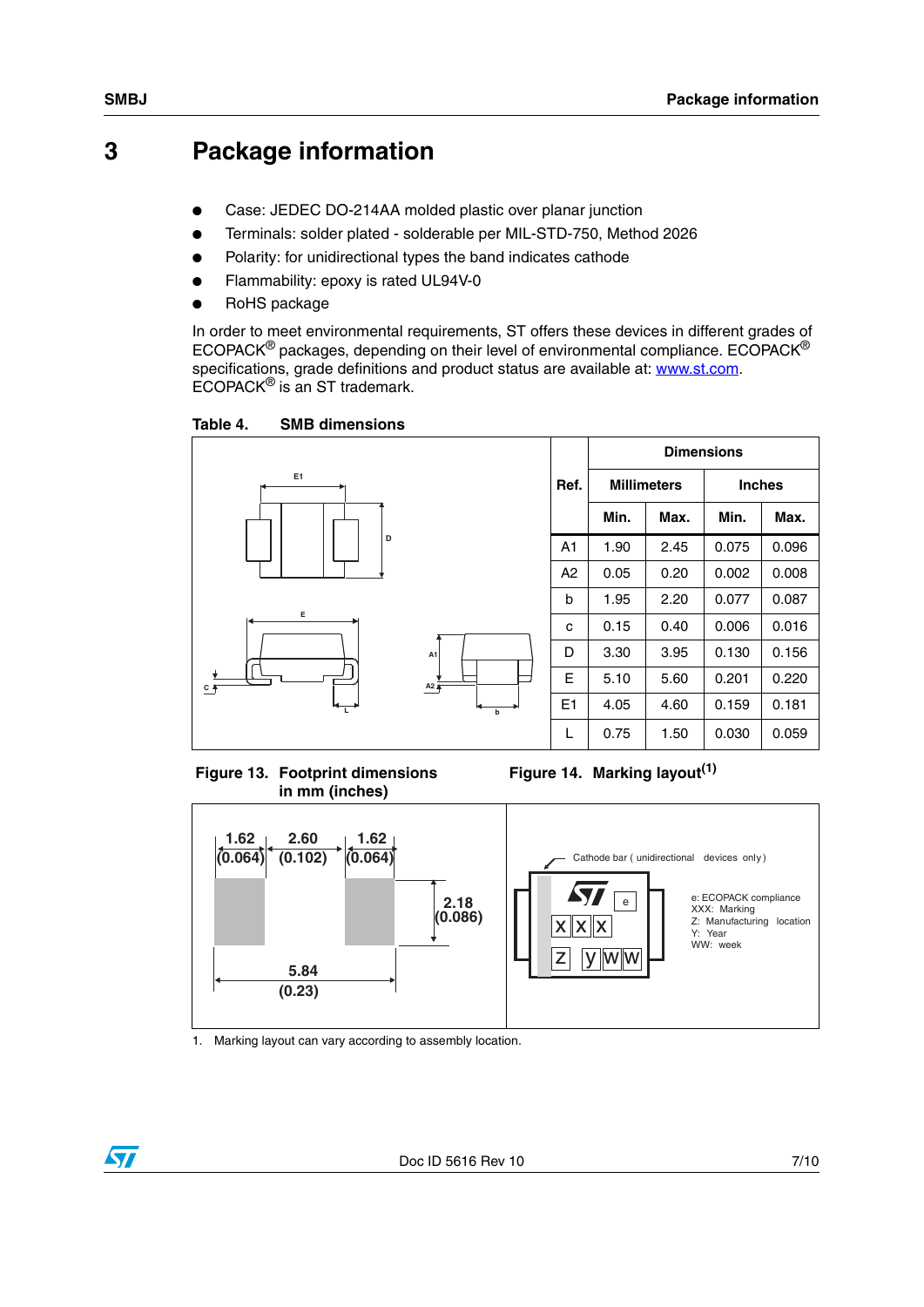| Order code  | <b>Marking</b> | Order code   | <b>Marking</b> |  |  |
|-------------|----------------|--------------|----------------|--|--|
| SMBJ5.0A-TR | <b>BUZ</b>     | SMBJ5.0CA-TR | <b>BBZ</b>     |  |  |
| SMBJ6.0A-TR | <b>BUA</b>     | SMBJ6.0CA-TR | <b>BBA</b>     |  |  |
| SMBJ6.5A-TR | <b>BUB</b>     | SMBJ6.5CA-TR | <b>BBB</b>     |  |  |
| SMBJ8.5A-TR | <b>BUC</b>     | SMBJ8.5CA-TR | <b>BBC</b>     |  |  |
| SMBJ10A-TR  | <b>BUD</b>     | SMBJ10CA-TR  | <b>BBD</b>     |  |  |
| SMBJ12A-TR  | <b>BUE</b>     | SMBJ12CA-TR  | BBE            |  |  |
| SMBJ13A-TR  | <b>BUF</b>     | SMBJ13CA-TR  | <b>BBF</b>     |  |  |
| SMBJ15A-TR  | <b>BUG</b>     | SMBJ15CA-TR  | <b>BBG</b>     |  |  |
| SMBJ16A-TR  | <b>CUG</b>     | SMBJ16CA-TR  | <b>CBG</b>     |  |  |
| SMBJ18A-TR  | <b>BUH</b>     | SMBJ18CA-TR  | <b>BBH</b>     |  |  |
| SMBJ20A-TR  | <b>BUI</b>     | SMBJ20CA-TR  | <b>BBI</b>     |  |  |
| SMBJ22A-TR  | <b>BVA</b>     | SMBJ22CA-TR  | <b>CBH</b>     |  |  |
| SMBJ24A-TR  | <b>BUJ</b>     | SMBJ24CA-TR  | <b>BBJ</b>     |  |  |
| SMBJ26A-TR  | <b>BUK</b>     | SMBJ26CA-TR  | <b>BBK</b>     |  |  |
| SMBJ28A-TR  | <b>BUL</b>     | SMBJ28CA-TR  | <b>BBL</b>     |  |  |
| SMBJ30A-TR  | <b>BUM</b>     | SMBJ30CA-TR  | <b>BBM</b>     |  |  |
| SMBJ33A-TR  | <b>BUN</b>     | SMBJ33CA-TR  | <b>BBN</b>     |  |  |
| SMBJ36A-TR  | <b>CUN</b>     | SMBJ36CA-TR  | <b>CBN</b>     |  |  |
| SMBJ40A-TR  | <b>CUJ</b>     | SMBJ40CA-TR  | CBJ            |  |  |
| SMBJ43A-TR  | <b>CUW</b>     | SMBJ43CA-TR  | <b>CBW</b>     |  |  |
| SMBJ48A-TR  | <b>BUW</b>     | SMBJ48CA-TR  | <b>BBW</b>     |  |  |
| SMBJ58A-TR  | <b>BUO</b>     | SMBJ58CA-TR  | <b>BBO</b>     |  |  |
| SMBJ70A-TR  | <b>CUM</b>     | SMBJ70CA-TR  | <b>CBM</b>     |  |  |
| SMBJ85A-TR  | <b>BUQ</b>     | SMBJ85CA-TR  | <b>BBQ</b>     |  |  |
| SMBJ100A-TR | CUQ            | SMBJ100CA-TR | CBQ            |  |  |
| SMBJ130A-TR | <b>BUS</b>     | SMBJ130CA-TR | <b>BBS</b>     |  |  |
| SMBJ154A-TR | <b>BUT</b>     | SMBJ154CA-TR | BBT            |  |  |
| SMBJ170A-TR | <b>BUU</b>     | SMBJ170CA-TR | <b>BBU</b>     |  |  |
| SMBJ188A-TR | <b>BUV</b>     | SMBJ188CA-TR | <b>BBV</b>     |  |  |

<span id="page-7-0"></span>Table 5. **Marking** 



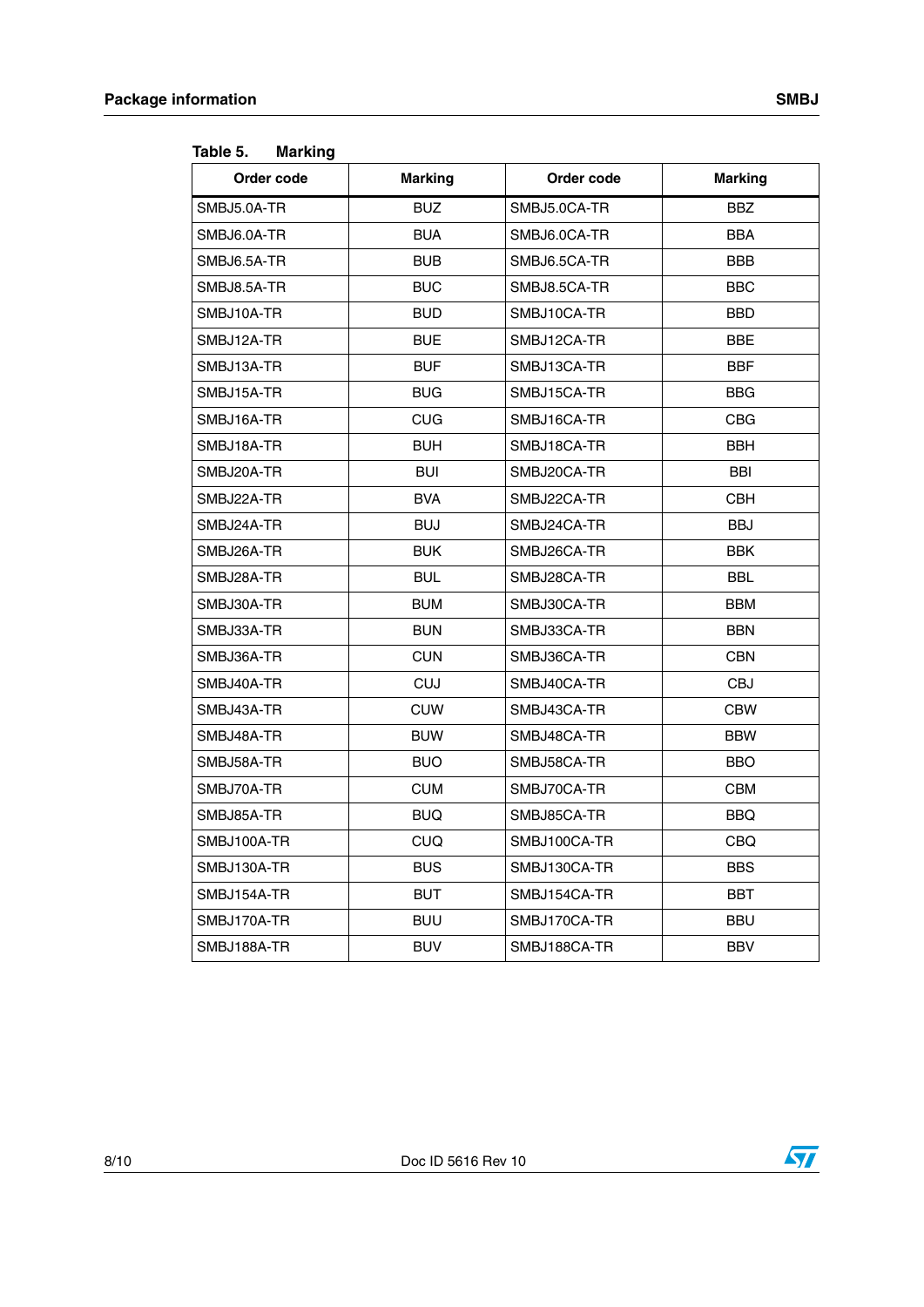# **4 Ordering information**

#### Table 6. **Order codes**

| Order code | <b>Marking</b>                                        | Package    | Weight           |      | <b>Base qty   Delivery mode</b> |  |
|------------|-------------------------------------------------------|------------|------------------|------|---------------------------------|--|
|            | $ \text{SMBJxxxA/CA-TR}^{(1)} $ See Table 5 on page 8 | <b>SMB</b> | $0.11 \text{ a}$ | 2500 | Tape and reel                   |  |

1. Where xxx is nominal value of V<sub>BR</sub> and A or CA indicates unidirectional or bidirectional version. See [Table 3](#page-2-0) for list of available devices and their order codes

# **5 Revision history**

| <b>Document revision history</b> |
|----------------------------------|
|                                  |

| Date        | <b>Revision</b> | <b>Changes</b>                                                                                                       |
|-------------|-----------------|----------------------------------------------------------------------------------------------------------------------|
| Oct-2001    | 4               | Previous issue                                                                                                       |
| 10-Feb-2005 | 5               | Reformatted to current template. Added directional (uni and bi)<br>indications to graphics. Added ECOPACK statement. |
| 16-Nov-2006 | 6               | Add part numbers SMBJ36A-TR and SMBJ36CA-TR in Table 3.                                                              |
| 14-May-2009 |                 | Reformatted to current standards. Updated ECOPACK<br>statement. Added part number SMBJ43CA/A                         |
| 17-Sep-2009 | 8               | Document updated for low leakage current.                                                                            |
| 09-Jul-2010 | 9               | Changed timescale in Figure 9.                                                                                       |
| 20-Oct-2010 | 10              | Updated Figure 13.                                                                                                   |